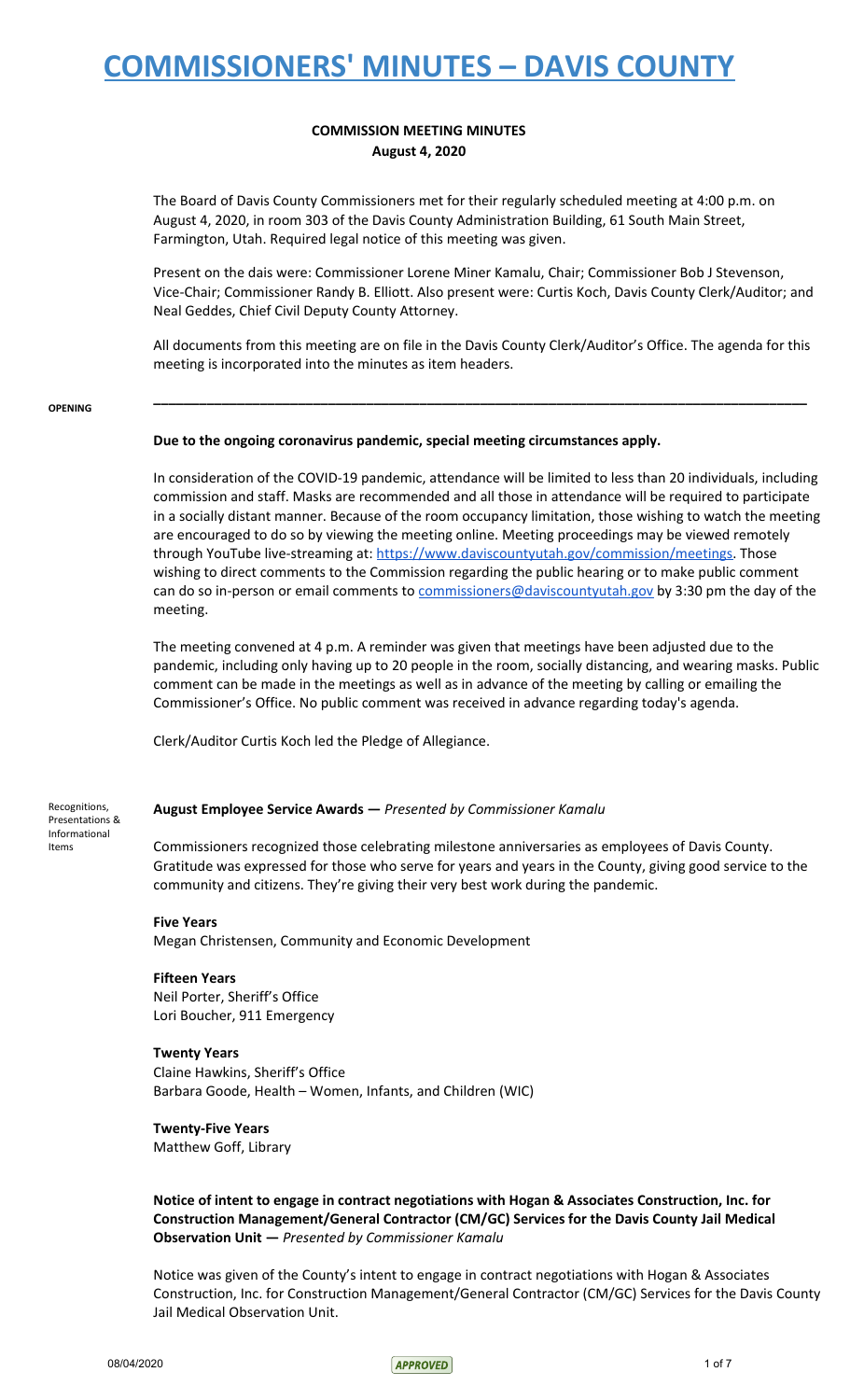Members of the public were invited to make comments to the Commission.

**Michelle Smith,** who lives in the Ward Canyon neighborhood of Bountiful, spoke about the Gun Range Fire that happened about a year ago. Hers was one of many homes evacuated due to the fire, which was both illegal and preventable and cost three families their homes. It was only due to the heroic actions of law enforcement, firefighters, and caring neighbors – and a miraculous wind change – that no lives were lost. The fire motivated her to connect with neighbors, and they are united in their hope that this never happens again. She and her neighbors appreciate the hard work and leadership provided by the County Commission in revising the fire ordinance to better protect the communities of North Davis County, particularly Farmington and Bountiful. Residents of these neighborhoods recognize the inherent challenges present in regulating usage of land where jurisdiction and oversight is largely out of County hands, therefore the partnership between the County, local fire departments, and the Forest Service is even more impressive. She thanked Commissioners for working through the obstacles to make the needed improvements and strongly encouraged a supporting vote for the ordinance on this meeting's agenda. She particularly thanked Commissioner Elliott for answering her questions and for his diligence in keeping her apprised of the progress on this ordinance. She encouraged the Commission to keep the momentum going. Further policy revisions to increase the consequences and financial penalties for illegal fires would give needed weight to the ordinance. Additionally, increased restrictions on illegal shooting in the area above the [Bountiful] "B" will help make sure that the area is safe and enjoyable for all types of recreationists. She thanked fire departments for their constant effort to protect County communities.

**\_\_\_\_\_\_\_\_\_\_\_\_\_\_\_\_\_\_\_\_\_\_\_\_\_\_\_\_\_\_\_\_\_\_\_\_\_\_\_\_\_\_\_\_\_\_\_\_\_\_\_\_\_\_\_\_\_\_\_\_\_\_\_\_\_\_\_\_\_\_\_\_\_\_\_\_\_\_\_\_\_\_\_\_\_\_\_\_**

**Rhonda Perkes, representing Congressman Chris Stewart's Office,** said the Congressman spoke at the Top of Utah Military Affairs Committee (TOUMAC) Board Meeting on August 3, where he discussed happenings in China and around the world. Last week's planned Security Council meeting had to be rescheduled for October 6, because the keynote speaker, Ambassador O'Brien, the National Security Advisor, came down with COVID-19. Ms. Perkes thanked Ms. Smith and said the Congressman and his staff have a vested interest in what's going on in the area with the Forest Service. She thanked Commissioner Elliott for his work in putting the pieces together. There has been a lot of support from local and County leaders in terms of wanting to do what's best for constituents.

**Commissioner Kamalu** She mentioned that there were two meetings held with stakeholders in very significant positions to figure out what can and needs to be done in Davis County to prevent fires. She thanked everyone who worked on it, including Davis County Civil Attorney Mike Kendall for the significant time and work he put into the revised ordinance.

| <b>BUSINESS/</b><br><b>ACTION</b>                                                                              |                                                                                                                                                                                                                                                         |
|----------------------------------------------------------------------------------------------------------------|---------------------------------------------------------------------------------------------------------------------------------------------------------------------------------------------------------------------------------------------------------|
| <b>Summary List</b><br>#2020-423 of<br>agreements for<br>space rental at                                       | Summary List #2020-423 of agreements (12) for space rental at the Legacy Events Center as of<br>July 14, 2020 - Presented by Commissioner Kamalu                                                                                                        |
| the Legacy<br><b>Events Center</b>                                                                             | A summary list of 12 agreements for space rental at the Legacy Events Center, as of July 14, 2020, was<br>presented. The contracts are with multiple entities. The contract period is 06/18/2020 to 04/28/2021. The<br>receivable amount is \$5,184.26. |
| <b>Summary List</b><br>#2020-424 of<br>agreements for<br>space rental at                                       | Summary List #2020-424 of agreements (9) for space rental at the Legacy Events Center as of July 28, 2020<br>- Presented by Commissioner Kamalu                                                                                                         |
| the Legacy<br><b>Events Center</b>                                                                             | A summary list of nine agreements for space rental at the Legacy Events Center, as of July 28, 2020, was<br>presented. The contract period is 08/22/2020 to 09/12/2020. The receivable amount is \$2,893.04.                                            |
| <b>Summary List</b><br>#2020-425 of<br>agreements for<br>space rental at<br>the Legacy<br><b>Events Center</b> | Summary List #2020-425 of agreements (15) for space rental at the Legacy Events Center as of<br>July 29, 2020 - Presented by Commissioner Kamalu                                                                                                        |
|                                                                                                                | A summary list of 15 agreements for space rental at the Legacy Events Center, as of July 29, 2020, was<br>presented. The contract period is 07/09/2020 to 08/02/2020. The receivable amount is \$5,020.17.                                              |

08/04/2020 2 of 7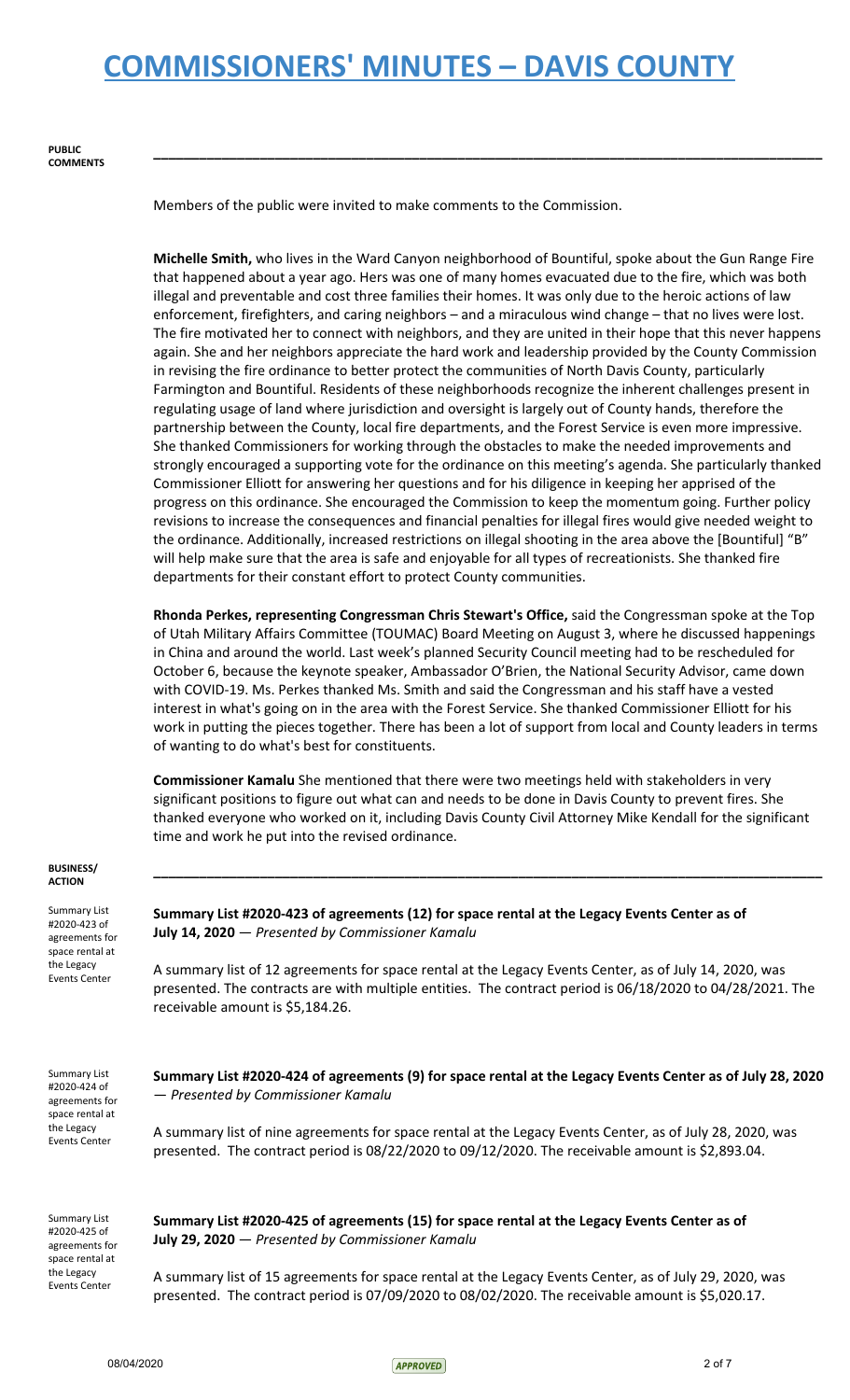Summary List #2020-426 of agreements for internet access to REDI Web for Recorder's information

Grant Award #2020-166-B from the U.S. Bureau of Justice Assistance for Coronavirus emergency funding

Amendment #2020-46-A with Stephen G. Handy Marketing Communications extending contract

**Summary List #2020-426 of agreements (11) for internet access to REDI Web for Recorder's Office information** — *Presented by Commissioner Kamalu*

A summary list of 11 agreements with agencies using REDI Web for Recorder's Office information was introduced. The contract period begins 08/04/2020 and there is not an ending date. The receivable amounts vary depending on usage.

**Grant Award #2020-166-B from the U.S. Bureau of Justice Assistance for Coronavirus emergency funding** — *Presented by Commissioner Kamalu*

A grant from the Bureau of Justice Assistance was presented. It is a grant award notification for coronavirus emergency funding. Acceptance is required by the County Commission Chairperson; it will be accepted. The contract period is 01/20/2020 to 01/31/2022. The receivable amount is \$58,008.

**Amendment #2020-46-A with Stephen G. Handy Marketing Communications for extending contract period through the 2021 Davis County Fair** — *Presented by Commissioner Kamalu*

An amendment to an agreement with Stephen G. Handy Marketing Communications was introduced. The amendment extends the contract through the 2021 Fair dates. This year's fair was canceled due to the pandemic. The contract period is 08/04/2020 to 08/21/2021. The payable amount is 20% of sponsorships collected due to Mr. Handy's efforts.

Amendment #2020-79-A with GOED for reduction in pass through funding for PGA

**Amendment #2020-79-A with the Governor's Office of Economic Development (GOED) for a reduction in pass-through funding for the PGA Korn Ferry Tournament** — *Presented by Commissioner Kamalu*

An amendment was introduced to a contract with the Governor's Office of Economic Development (GOED). The amendment, based on updated budgets determined in the recent special session of the State Legislature, reduces the amount of pass-through funding for the Professional Golfers Association (PGA) Korn Ferry Tournament. The tournament is held at the Oakridge Country Club every June. The overall appropriation was cut by 10 percent, so the new total over five years is \$230,000 compared to the original \$250,000, amounting to a \$20,000 reduction across the remaining four years. The contract period is 07/01/2020 to 06/30/2024. The pass-through amount is \$50,000, \$45,000, \$45,000, \$45,000, \$45,000, respectively.

Agreement #2020-427 with Utah Dept. of Health for funding for FY2021 PHEP Program

Korn Ferry Tournament

> **Agreement #2020-427 with the Utah Dept. of Health for funding for FY2021 Public Health Emergency and Healthcare Preparedness (PHEP) Program** — *Presented by Commissioner Kamalu*

An agreement with the Utah Department of Health was introduced. The agreement provides funding for a Public Health Emergency and Healthcare Preparedness (PHEP) Program for Fiscal Year (FY) 2021. The contract period is 07/01/2020 to 06/30/2021. The receivable amount is \$344,779.

Amendment #2018-544-D with Utah Dept. of Health for added funding and to replace Attachment A to Arthritis program

**Amendment #2018-544-D with the Utah Department of Health for added funding and to replace Attachment A to the Arthritis program** — *Presented by Commissioner Kamalu*

The fourth amendment to a contract with the Utah Department of Health, was introduced. The amendment is to the Davis County Arthritis contract, adding funding and replacing Attachment A. The contract period is 07/01/2020 to 06/30/2021. The receivable amount represents a \$6,840 increase.

Amendment #2020-148-B with Utah Dept. of Health for added funding and update Attachment A from FEMA to COVID 19

**Amendment #2020-148-B with the Utah Department of Health for added funding and to update Attachment A from FEMA to COVID 19 General Response CARES Act requirements** — *Presented by Commissioner Kamalu*

The second amendment to an agreement with the Utah Department of Health was presented. The amendment adds funding and updates Attachment A from the Federal Emergency Management Agency

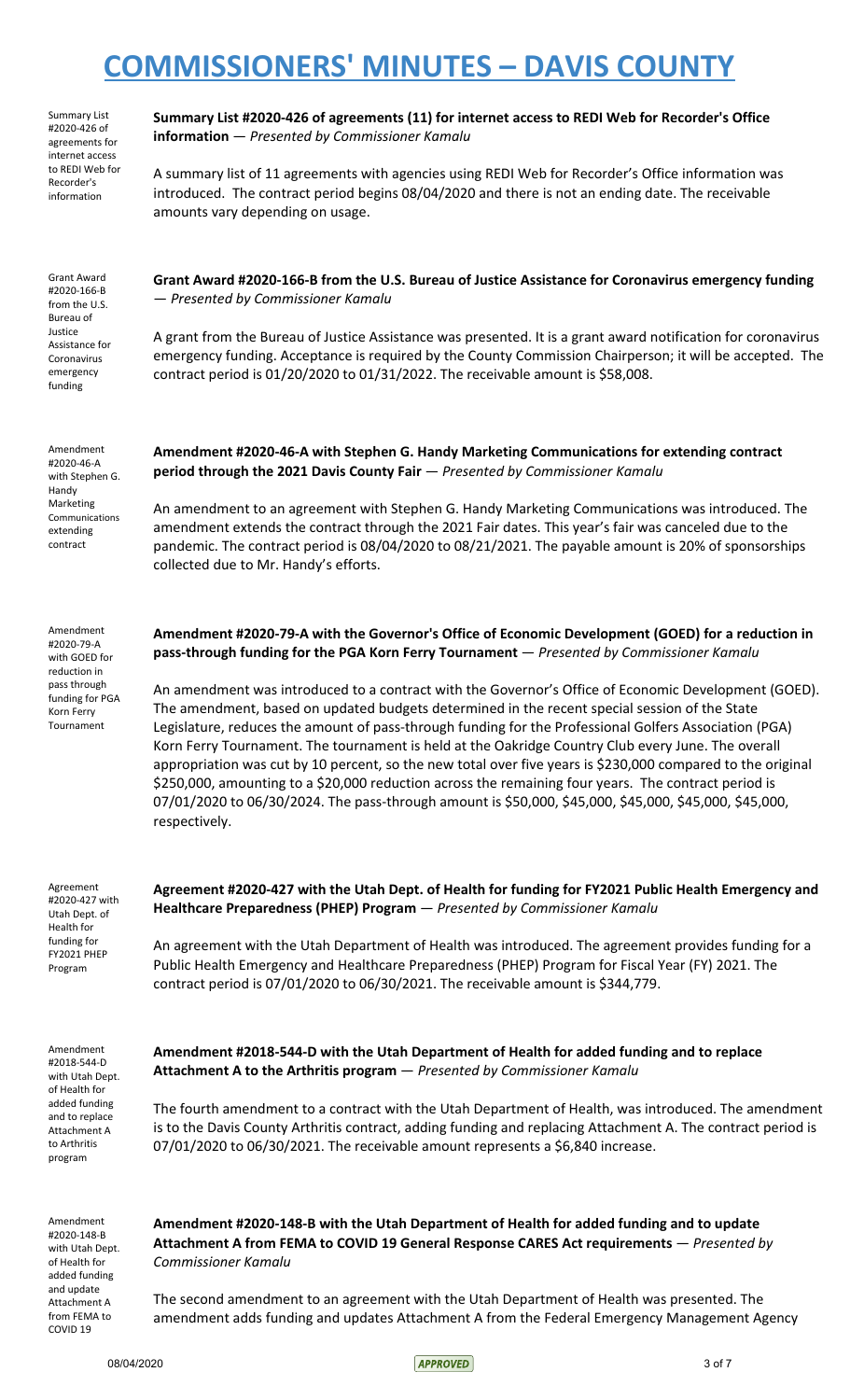General Response CARES Act requirements

Amendment #2019-356-A with Davis **Community** Housing Authority for CDBG funding for Roof Repair Program

Amendment 2019-355-A with Davis Community Housing Authority for CDBG funding for Emergency (FEMA) to COVID-19 General Response Coronavirus Aid, Relief, and Economic Security (CARES) Act requirements. The contract period is 05/22/2020 to 12/31/2020. The receivable amount is \$856,615.31 increase.

**Amendment #2019-356-A with the Davis Community Housing Authority for Community Development**

**Block Grant (CDBG) funding for the Roof Repair Program for PY2019-2020** — *Presented by*

**Amendment #2019-355-A with the Davis Community Housing Authority for Community Development Block Grant (CDBG) funding for the Emergency Home Repair Program PY2019-2020** — *Presented by*

An amendment was introduced to an agreement with the Davis Community Housing Authority, for Community Development Block Grant (CDBG) funding for the 2019 through 2020 Program Year, for the Roof Repair Program (Project 169). The contract period is 07/01/2019 to 06/30/2020. The payable amount

*Commissioner Kamalu*

is \$12,150.

*Commissioner Kamalu*

An amendment to an agreement with the Davis Community Housing Authority was presented. It is the second amendment to the Community Development Block Grant (CDBG) agreement with Davis Community Housing Authority and is for the 2019 through 2020 Program Year for the Emergency Home Repair Program (Project 170). The contract period is 07/01/2019 to 06/30/2020. The payable amount is \$13,600.

**Amendment #2019-410-A with the Davis Community Learning Center for Community Development Block Grant (CDBG) funding for the Promise Bountiful-Family Support Specialist Project PY2019-2020** — *Presented by Commissioner Kamalu*

An amendment was introduced to a Community Development Block Grant (CDBG) agreement with the Davis Community Learning Center. It is the first amendment to the agreement, and it is for 2019-2020 Program Year funding for Promise Bountiful's Family Support Specialist Project (Project 171). The contract period is 07/01/2019 to 06/30/2020. The payable amount is \$14,000.

**Subrecipient Agreement #2020-428 with the Davis Community Learning Center for Community Development Block Grant (CDBG) funding for Promise Bountiful-Family Support Specialist Project PY2020-2021** — *Presented by Commissioner Kamalu*

A subrecipient agreement with Davis Community Learning Center was presented. The agreement is for Community Development Block Grant (CDBG) program funding for Promise Bountiful for the Family Support Specialist Project for Program Year 2020-2021. The contract period is 07/01/2020 to 06/30/2021. The payable amount is \$25,000.

Resolution #2020-429 with Sunset City for CDBG funding for Waterline Replacement 300 W 1600 N Project

Ordinance #01-2020 amending Davis County Code Title 9, Chapter 9.12 Fire Permits restricting open **Resolution #2020-429 with Sunset City for Community Development Block Grant (CDBG) funding for Waterline Replacement 300 W 1600 N Project for PY2020-2021** — *Presented by Commissioner Kamalu*

A Resolution and Interlocal Agreement with Sunset City was introduced. The agreement is for Community Development Block Grant (CDBG) program funding for waterline replacement at 300 West and 1600 North. The project is for Program Year 2020-2021, and the City Resolution is attached for legal purposes. The contract period is 07/01/2020 to 06/30/2021. The payable amount is \$135,000.

**fires in Farmington and Ward Canyons with exceptions** — *Presented by Commissioner Kamalu*

**Ordinance #01-2020 amending Davis County Code Title 9, Chapter 9.12 Fire Permits — restricting open**

An update to County Ordinance Title 9, 9.12 Fire Permits was presented. It will restrict open fires within a half mile of any structure and restrict fires in Farmington and Ward canyons up to a certain point within 600 feet of the road. There are exceptions for agricultural burning, fires in designated campgrounds, and

Bountiful-Family Support Specialist Project

Agreement #2020-428 with Davis Community Learning Center for CDBG funding for Promise Bountiful-Famil y Support Specialist Project

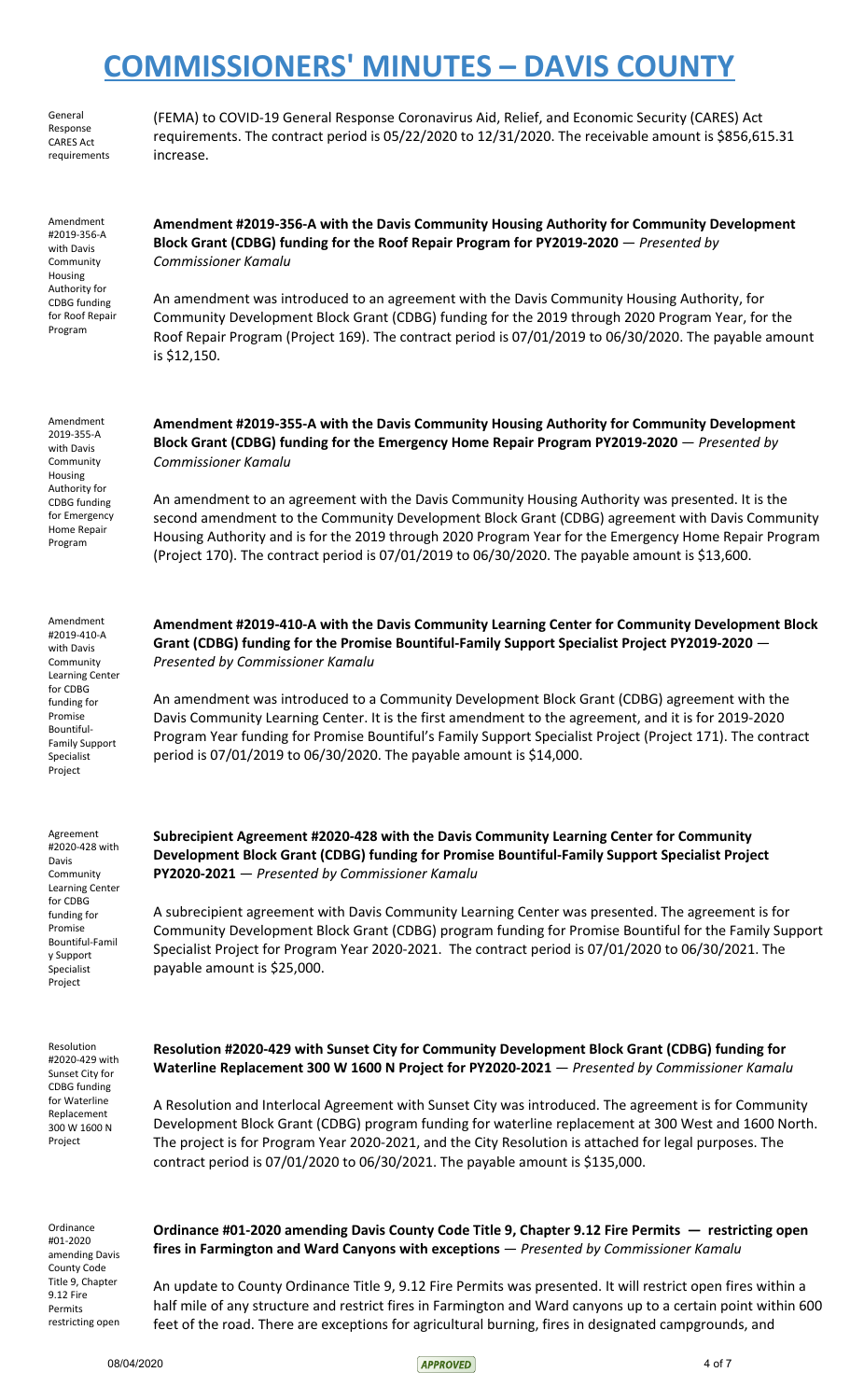ordinances. The Ordinance was passed 08/04/2020 without an ending date.

backyard fires in some unincorporated areas. Cities in the area are going to match it in their own

fires in Farmington and Ward Canyons with exceptions

Application #2020-430 made for adjustment or

deferral of 2019 property tax on ID 12-419-0003

**Application #2020-430 made to the Davis County Legislative Body, under UCA 52-2-1347, for adjustment or deferral of 2019 property tax on ID 12-419-0003** — *Presented by Commissioner Kamalu*

Commissioners considered an application made to the Davis County Legislative Body, under Utah Code Annotated (UCA) 52-2-1347, for adjustment or deferral of 2019 property tax on ID 12-419-0003. The terms are 01/01/2019 to 12/31/2019. The payable amount is \$4,596.33.

Authorization #2020-431 of notice of sale of Davis County surplus real property known as part of Tax ID 07-014-0023

Authorization #2020-431 of notice of sale of Davis County surplus real property known as part of Tax ID **07-014-0023** — *Presented by Commissioner Kamalu*

Commissioners authorized the notice of sale of Davis County Surplus Real Property known as part of Tax ID 007-014-0023.

> Motion To Approve Business and Action Items 1-15 and 17-18: Com. Stevenson Seconded: Com. Elliott All voted Aye

Motion to Approve Item 16, the Ordinance Amending Davis County Code Title 9, Chapter 9.12 Fire Permits: Com. Elliott Seconded: Com. Stevenson All voted Aye

Commissioner Stevenson moved to recess to the Board of Equalization. Commissioner Elliott seconded the motion. All voted Aye.

**\_\_\_\_\_\_\_\_\_\_\_\_\_\_\_\_\_\_\_\_\_\_\_\_\_\_\_\_\_\_\_\_\_\_\_\_\_\_\_\_\_\_\_\_\_\_\_\_\_\_\_\_\_\_\_\_\_\_\_\_\_\_\_\_\_\_\_\_\_\_\_\_\_\_\_\_\_\_\_\_\_\_\_\_\_\_\_\_**

**BOARD OF EQUALIZATION**

Property Tax Register

Property Tax Register matters were presented by Curtis Koch, Davis County Clerk/Auditor, as follows:

### **Auditor's Adjustments, Corrections**

- Thirteen (13) 2019 Veteran Tax Exemption Abatements
- One adjustment due to the parcel number being incorrect

#### **Assessor's Adjustments, Corrections**

• Assessor-initiated corrections report totaling \$1,508,187

It was noted that the Clerk/Auditor's Office has made an effort over the years since Curtis Koch was elected to make sure veterans know about the abatement. The County has a large veteran population, and several of them qualify for abatement.

Clerk/Auditor Koch said that in the coming weeks he will be introducing the County's new Tax Administration Manager, Sulika Merrell. She was the Chief Deputy Assessor in Carbon County. Diane Law, who retired in the spring, left a good foundation to build on and now the County will be taking Tax Administration to the next level.

> Motion to Approve: Com. Elliott Seconded: Com. Stevenson All voted Aye

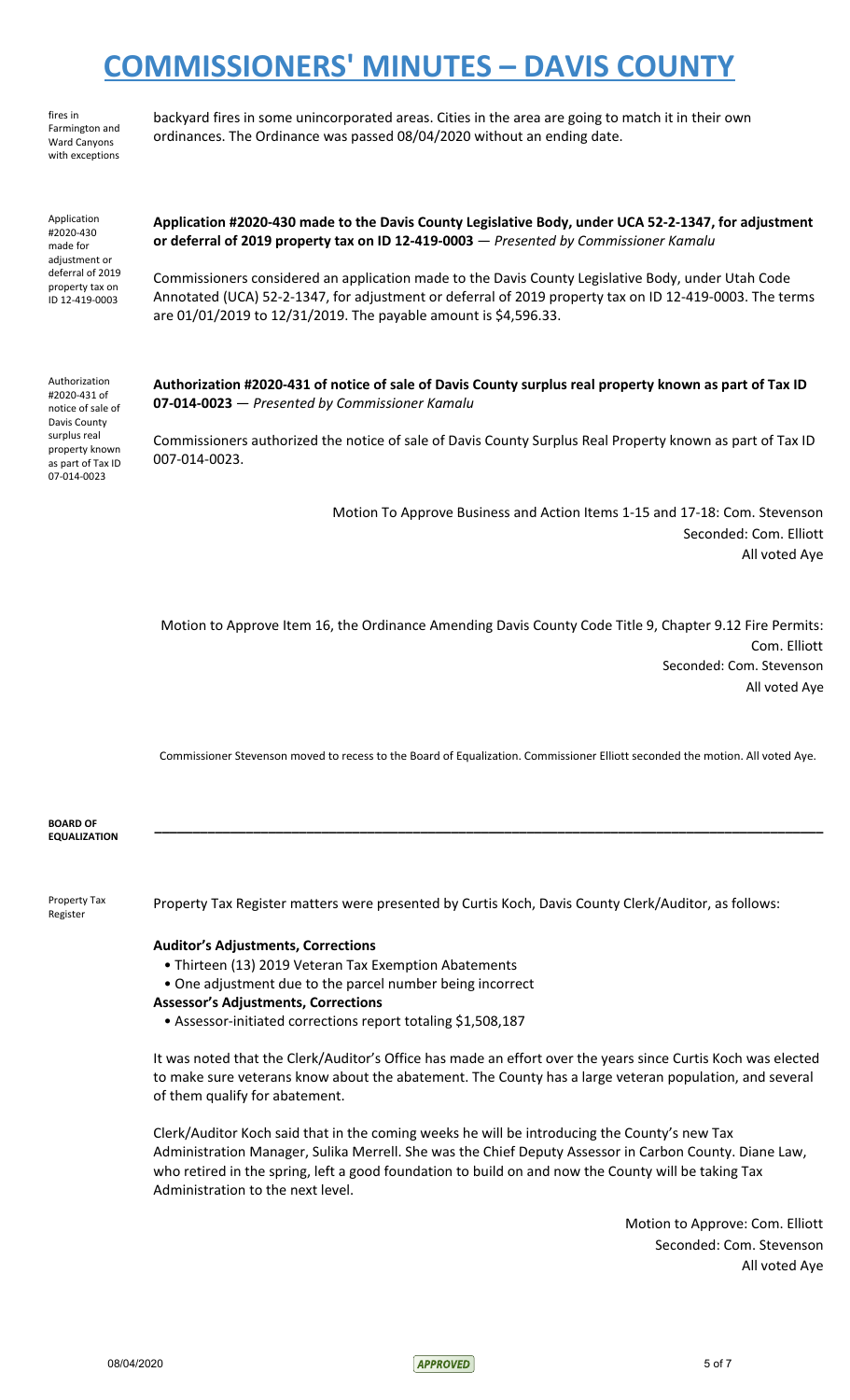Commissioner Stevenson moved to reconvene the Commission Meeting. Commissioner Elliott seconded the motion. All voted Aye.

**\_\_\_\_\_\_\_\_\_\_\_\_\_\_\_\_\_\_\_\_\_\_\_\_\_\_\_\_\_\_\_\_\_\_\_\_\_\_\_\_\_\_\_\_\_\_\_\_\_\_\_\_\_\_\_\_\_\_\_\_\_\_\_\_\_\_\_\_\_\_\_\_\_\_\_\_\_\_\_\_\_\_\_\_\_\_\_\_**

**CONSENT ITEMS**

### Check Registers **Check Registers**

Check Registers were approved as presented.

Motion to Approve: Com. Stevenson Seconded: Com. Elliott All voted Aye

Indigent Hardship Abatement Register

#### **Indigent Hardship Register**

A motion was made to approve one Indigent Abatement and to hold hearings regarding three other Indigent Abatement applications.

> Motion to Approve: Com. Elliott Seconded: Com. Stevenson All voted Aye

Commission Meeting Minutes

### **Meeting Minutes**

A motion was made to approve amended Meeting Minutes for July 7, 2020, and also the Minutes for July 14, 2020, as written.

> Motion to Approve: Com. Stevenson Seconded: Com. Elliott All voted Aye

**COMMISSION COMMENTS**

> **Commissioner Elliott** said a barbecue was held last week giving the Commission Office an opportunity to express appreciation to the County's Sheriff's Deputies, Correctional Officers, and others who work with them. Deputies have to involve themselves with many things every day, from Officer Pope helping with an SUV fire on the mountain last week to medical emergencies. They really do a good job, as do Corrections Deputies and all of the other deputies.

**\_\_\_\_\_\_\_\_\_\_\_\_\_\_\_\_\_\_\_\_\_\_\_\_\_\_\_\_\_\_\_\_\_\_\_\_\_\_\_\_\_\_\_\_\_\_\_\_\_\_\_\_\_\_\_\_\_\_\_\_\_\_\_\_\_\_\_\_\_\_\_\_\_\_\_\_\_\_\_\_\_\_\_\_\_\_\_\_**

**Commissioner Stevenson** spoke of citizen involvement in changing the ordinance related to Fire Permits. Often people do not think their input is listened to, but it's been his experience that probably 100 percent of the concerns and comments that come in to any level of government are looked into. Some are not passed, and there are reasons why not, but Ward Canyon, where the residents asked for help, is an example that government does work. The amount of effort that was put in by Commissioner Elliott, and others, has been a very good example of how things can be accomplished. Commissioners appreciate citizen input, and all of the efforts of everyone else to get this put in place, and now ask people to please follow the rule and not have any fires.

**Commissioner Kamalu** said a big part of [preventing fires] is the messaging, which will now need to be tremendous so that people will easily see, in all of the most visible locations, what's involved with the restriction to be able to keep the rule. Very soon after the last meeting, she saw signage at Kaysville's East Mountain Wilderness Park giving notice of a fire restriction through the rest of this fire season. It was in more than one spot, where people access that area, and that's what is needed now — very consistent messaging from all of the stakeholders. There is great power in citizen engagement, and when citizens get on board and help spread the word it makes a difference for local government to do even better.

Commissioner Kamalu also referred to the opportunity to thank the Office of the Sheriff and all of the Deputies. She noted that when people used to enter the County's Administration Building they had to look